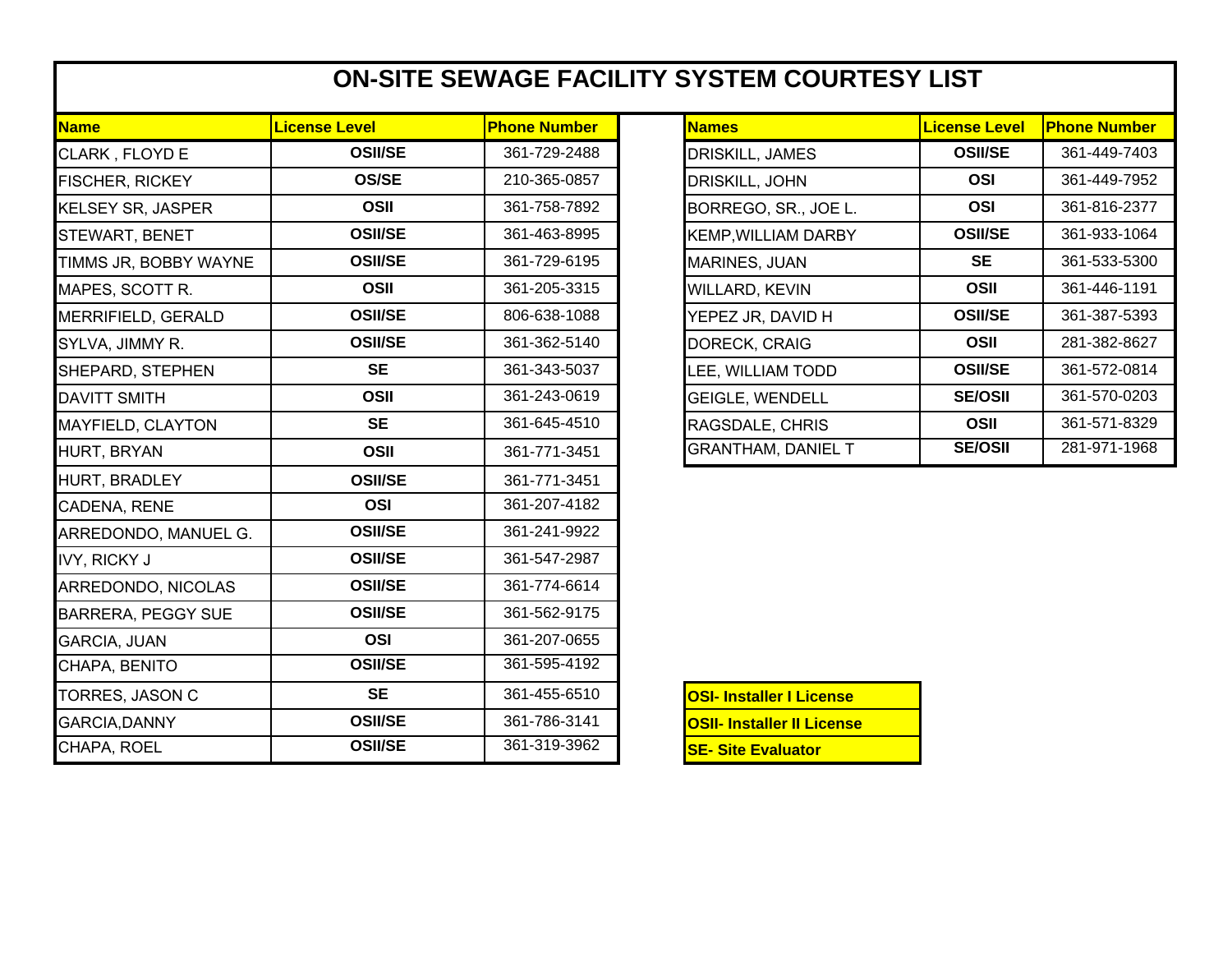| <b>ON-SITE SEWAGE FACILITY SYSTEM COURTESY LIST</b> |
|-----------------------------------------------------|
|-----------------------------------------------------|

| <b>Name</b>         | <b>Company Name</b>                 | <b>Phone Numbers</b> | <b>Name</b>                        | <mark>License Level</mark> | <b>Phone Number</b> |
|---------------------|-------------------------------------|----------------------|------------------------------------|----------------------------|---------------------|
| Clark, Floyd        | <b>Clark Construction Company</b>   | 361-729-2488         | SHULTS, RICHARD                    | <b>RS/SE</b>               | 512-470-0950        |
| Arredondo, Nick     | <b>Third Coast Septic</b>           | 361-774-6614         | <b>STEPHEN SHEPARD</b>             | <b>RS/SE</b>               | 361-343-5037        |
| Gilliland, James W. | <b>Specialty Contracting</b>        | 512-577-8359         | MAYFIELD, CLAYTON                  | <b>RS/SE</b>               | 361-938-7413        |
| Kelsey, Jasper      | A.M.W. Construction, LLC            | 361-758-7892         | MAYFIELD, CLAYTON                  | <b>RS/SE</b>               | 361-938-7413        |
| Fischer, Rickey     | I-10 Contracting, LLC               | 210-365-0857         | <b>NOE BARRERA</b>                 | <b>RS/SE</b>               | 956-580-8741        |
| Kemp, William       | <b>A&amp;R Septic Tank Services</b> | 361-933-1064         | MILLER, BRUCE                      | <b>RS</b>                  | 361-782-0233        |
| Woods, Steve A      | On Spot Septic Tank Service         | 361-758-2010         | <b>HEATH BURES</b>                 | <b>RS</b>                  | (361) 771-3451      |
| Scott R. Mapes      | <b>Coastal Technical Services</b>   | 361-205-3315         | SEIDENSTICKER, HOYT                | <b>RS</b>                  | 210-414-6603        |
| Hurt, Bradley       | Hurts Wastewater                    | 361-771-3451         | ARREDONDO, NICOLAS                 | <b>RS/SE</b>               | 361-774-6614        |
| Chapa, Benito       | Ponderosa Septic Services           | 361-595-4192         | RAETZER, CLAUSe                    | <b>RS/SE</b>               | 361-463-2312        |
| Ragsdale, Chris     | <b>Crossroads Septic Solutions</b>  | 361-571-8329         | CREEK, ROBERT                      | <b>PE</b>                  | 361-299-9800        |
| Smith, Davitt       | Smitty's Septic System              | 361-243-0619         |                                    |                            |                     |
| Merrifield, Gerald  | <b>Merrifield Enterprises</b>       | 806-638-1088         |                                    |                            |                     |
| Lee, William        | Lee Backhoe Service, Inc            | 361-572-0814         | <b>ON-SITE SEPTIC TANK PUMPERS</b> |                            |                     |
| Grantham, Daniel T  | <b>Calcon Septic</b>                | 281-971-1968         | A & R SEPTIC TANK SERVICE          | 361-933-1064               |                     |

| <b>Name</b>            | <b>License Level</b> | <b>Phone Number</b> |
|------------------------|----------------------|---------------------|
| <b>SHULTS, RICHARD</b> | <b>RS/SE</b>         | 512-470-0950        |
| <b>STEPHEN SHEPARD</b> | <b>RS/SE</b>         | 361-343-5037        |
| MAYFIELD, CLAYTON      | <b>RS/SE</b>         | 361-938-7413        |
| MAYFIELD, CLAYTON      | <b>RS/SE</b>         | 361-938-7413        |
| <b>NOE BARRERA</b>     | <b>RS/SE</b>         | 956-580-8741        |
| MILLER, BRUCE          | RS                   | 361-782-0233        |
| <b>HEATH BURES</b>     | <b>RS</b>            | (361) 771-3451      |
| SEIDENSTICKER, HOYT    | <b>RS</b>            | 210-414-6603        |
| ARREDONDO, NICOLAS     | <b>RS/SE</b>         | 361-774-6614        |
| RAETZER, CLAUSe        | <b>RS/SE</b>         | 361-463-2312        |
| <b>CREEK, ROBERT</b>   | PЕ                   | 361-299-9800        |

| <b>ON-SITE SEPTIC TANK PUMPERS</b> |              |  |  |
|------------------------------------|--------------|--|--|
| A & R SEPTIC TANK SERVICE          | 361-933-1064 |  |  |
| ALL OUT SEPTIC SERVICE             | 361-758-9092 |  |  |
| <b>SEPTIC PRO SYSTEMS</b>          | 361-241-9922 |  |  |
| ON THE SPOT TANK SERVICE           | 361-758-2010 |  |  |
| <b>STUMP ENTERPRISE</b>            | 361-727-0255 |  |  |
| <b>S&amp;G SEPTIC TANK SERVICE</b> | 361-883-6203 |  |  |
| <b>J's COASTAL SERVICES</b>        | 361-946-5448 |  |  |